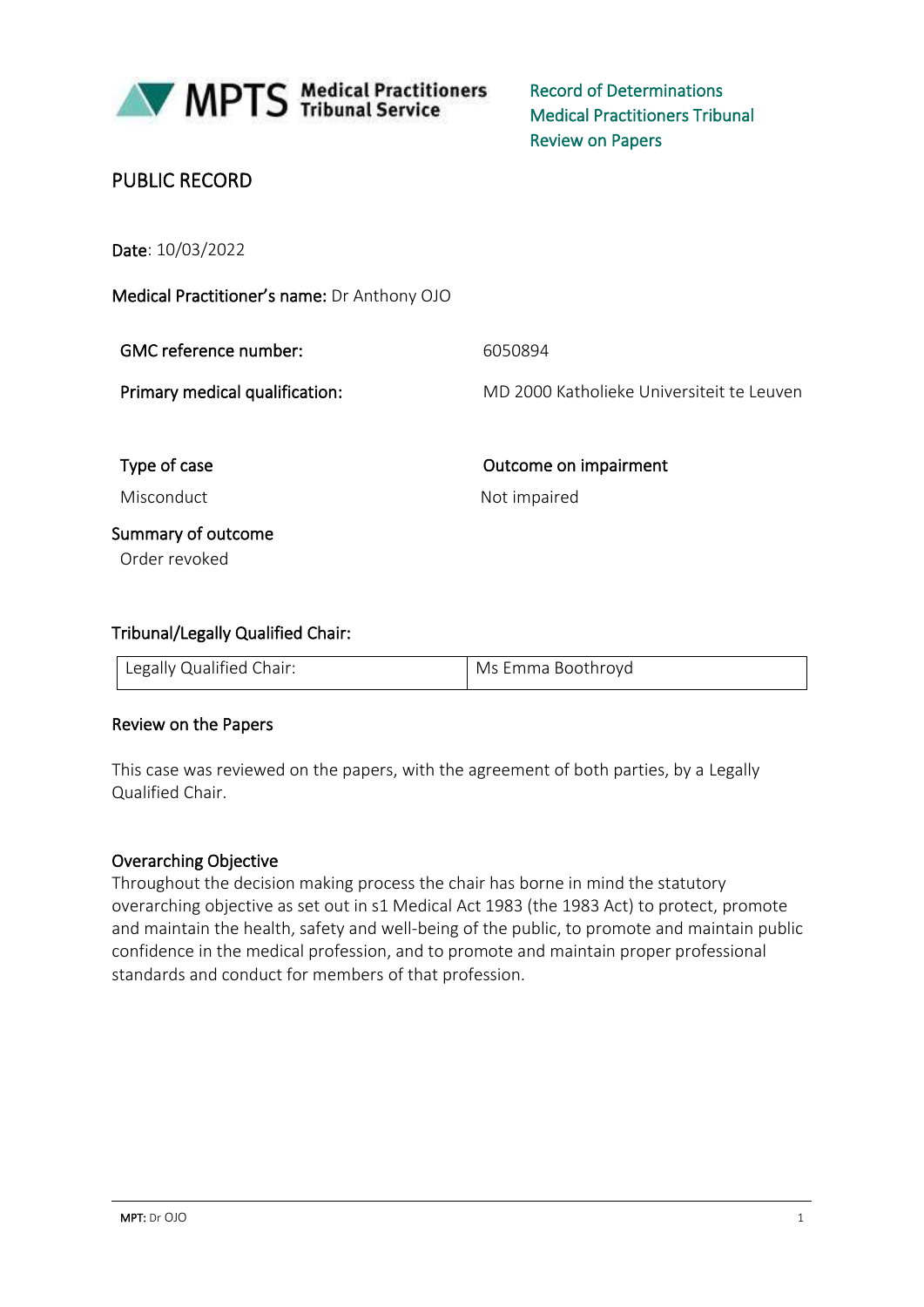- 1. I have noted the background to Dr Ojo's case, which was first considered by a medical practitioners tribunal in March 2021. In May 2017, Dr Ojo engaged in a 111 telephone call with Patient A's mother regarding Patient A. Patient A was an 11 month old child. Dr Ojo was found to have failed to have provided appropriate clinical management of Patient A during the 111 call including safety netting and safeguarding advice. Patient A died of sepsis and opportunities to prevent his death were missed as a result of Dr Ojo's failings during that call. Further, Dr Ojo was found to have been dishonest in his record keeping in relation to the consultation with Patient A's mother and made false statements in his account to the coroner to cover up his clinical failings. These false representations were maintained in Dr Ojo's statements to the tribunal.
- 2. At the hearing the tribunal found Dr Ojo's fitness to practise was impaired by reason of his misconduct. The Tribunal considered that Dr Ojo had remediated his clinical failings, but his dishonesty had persisted up to the tribunal hearing and this had compounded his misconduct. The tribunal could identify no remediation or insight into Dr Ojo's dishonesty and determined that a finding of impairment was required to satisfy the overarching objective to promote and maintain public confidence in the medical profession and to promote and maintain proper professional standards and conduct for the members of the profession. That tribunal determined to suspend Dr Ojo's registration for a period of 12 months. It considered that this was a finely balanced decision but on balance Dr Ojo's conduct was not fundamentally incompatible with continued registration and he was capable of reflecting on his dishonesty and the impact it had on Patient A's family and the damage it had caused to the wider profession.
- 3. In order to provide assistance at this review the tribunal at the previous hearing recommended that Dr Ojo provide:

I. Written evidence of further reflection and remediation: Dr Ojo may wish to reflect on his past actions, his dishonesty, and the impact upon public confidence in the medical profession as well as upon his colleagues.

II. Reflection on the importance of honesty and candour with patients.

III. Targeted courses in professional probity and ethics. Preferably including faceto-face courses, rather than just conducted online (can be via video link).

IV. Reflection piece written post his professional courses. He may wish to give the reviewing Tribunal each course aims and objectives, show examples of what he has learnt and demonstrate how he will apply that learning if allowed to resume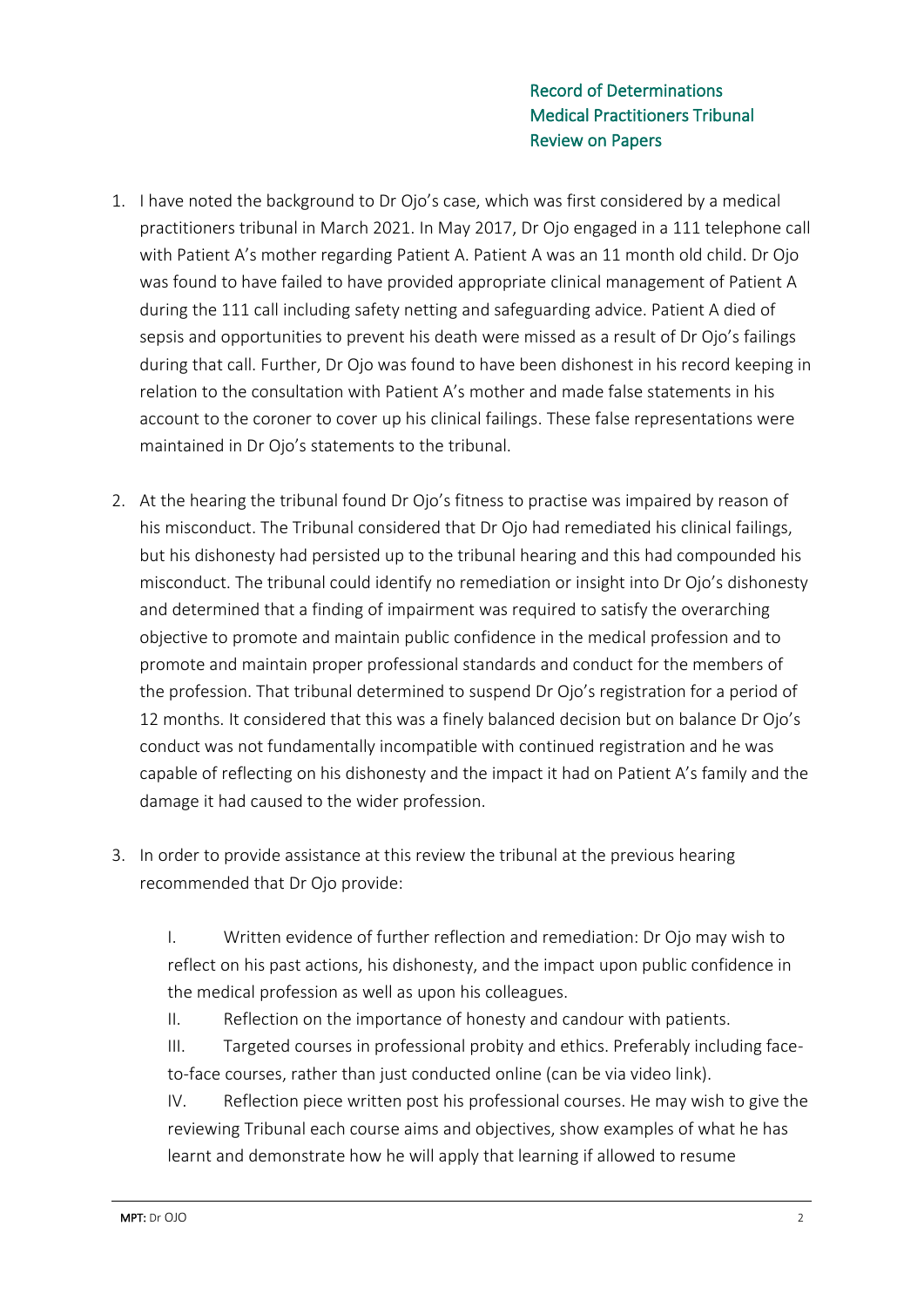practicing.

- V. Evidence that he has kept up to date clinically during his period of suspension.
- 4. Dr Ojo and the GMC have agreed that this review should be considered on the papers in accordance with Rule 21B of the General Medical Council (Fitness to Practise) Rules 2004. They have provided agreed terms of a decision which I could make at this review.
- 5. I have considered all of the evidence presented to me, and the agreed submissions made on behalf of Dr Ojo and by the GMC. In the submissions, Dr Ojo and the GMC agree that Dr Ojo's fitness to practise is not impaired and that the sanction currently in place should be revoked.
- 6. I have taken into account that since the previous order was made Dr Ojo has been out of clinical practice. I can see from the documentation provided by Dr Ojo that he has used that time to reflect extensively on the circumstances leading to the previous hearing and develop his learning on what went wrong and how to avoid any repetition of his misconduct. Dr Ojo has also attended a number of targeted courses as suggested by the tribunal and reflected extensively on the learning from those courses. Dr Ojo has attempted, so far as he is able given the terms of his suspension, to keep up to date with clinical practice and keep in touch with other medical professionals to assist with his continuing development.
- 7. I have borne in mind the statutory overarching objective which is to protect, promote and maintain the health, safety and well-being of the public, to promote and maintain public confidence in the medical profession, and to promote and maintain proper professional standards and conduct for the medical profession.
- 8. I have determined that Dr Ojo's fitness to practise is no longer impaired by reason of his misconduct.
- 9. In reaching this decision, I have considered all of the evidence in the agreed bundle and taken account of the submissions made by the parties. I consider that the reflective pieces written by Dr Ojo demonstrate an acceptance of the dishonest conduct and an awareness of the impact on Patient A's family. Dr Ojo acknowledged in his recent reflection dated 7 December 2021 that "the effect on Patient A's parents and his extended family is enormous…. and my dishonesty made it difficult for them." Dr Ojo also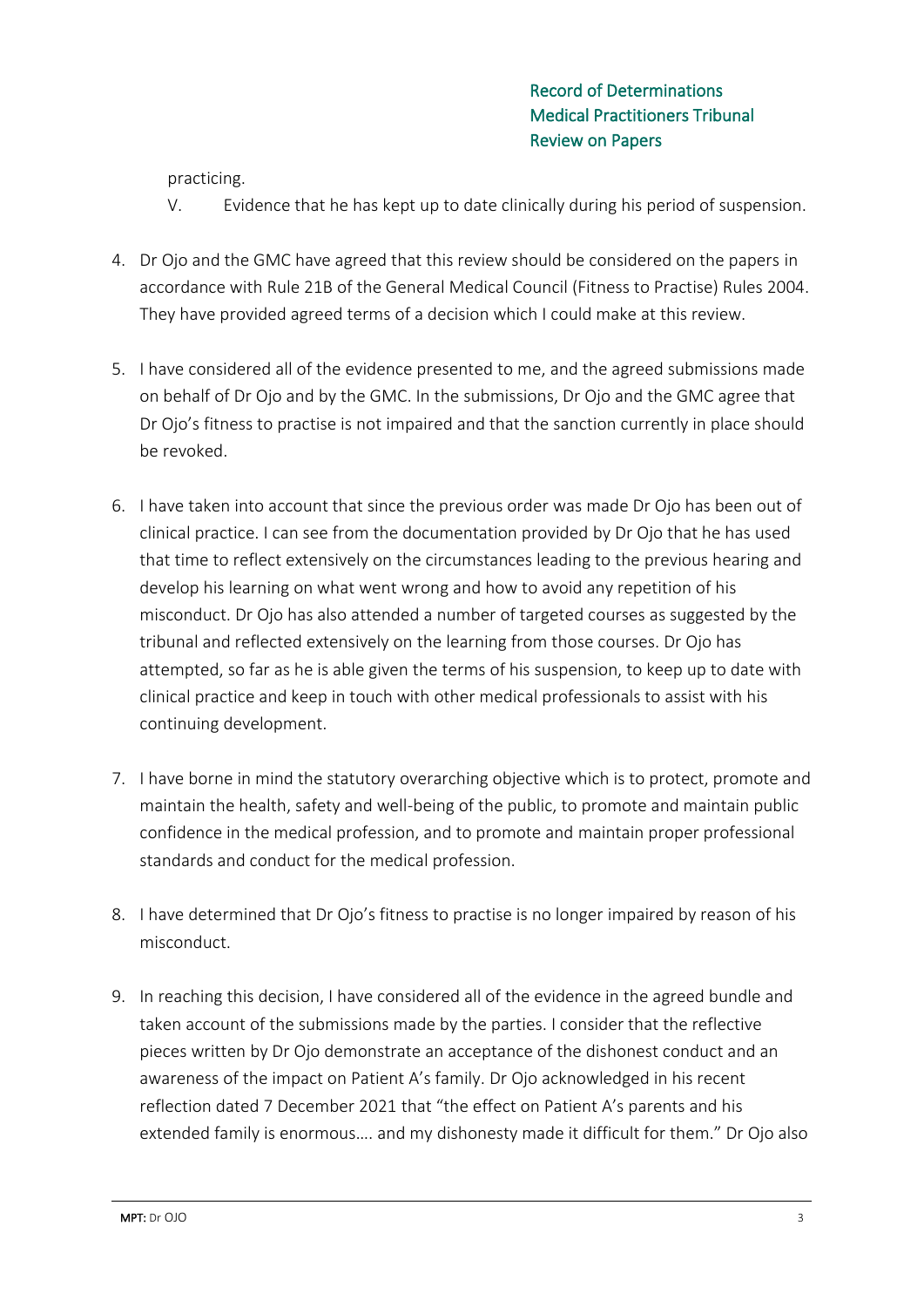stated that he regrets making the mother of Patient A "feel like she was lying" and has repeatedly apologised for his conduct. Dr Ojo has also recognised that his dishonesty reflected badly on the profession as a whole and damaged public trust in doctors. Dr Ojo's reflections on his learning demonstrate why public trust in the profession is important and how his dishonesty undermined that trust. These issues were highlighted by the tribunal as areas for Dr Ojo to reflect upon as his insight was undeveloped. I consider that Dr Ojo has now fully understood and appreciated the impact his dishonesty had on Patient A's family and the wider profession.

- 10. Dr Ojo has attended live online probity and ethics courses and participated in a duty of candour webinar. Dr Ojo has reflected on the learning from these courses and used them to gain a deeper understanding of his misconduct. As a result of this training, I consider that Dr Ojo now has an understanding of the reasons why he acted as he did. Dr Ojo has provided his reflections on the courses he has attended which has led to an understanding that his fear and shame were drivers of his conduct and his distress at learning of the death of Patient A clouded his thinking. Dr Ojo has explained the strategies he would put in place to prevent a repetition of his misconduct, including reaching out to colleagues and continuing to reflect on what he has learned as a result of the fitness to practise process. Dr Ojo has also recognised that his working environment may have contributed to his failures and has indicated that he will keep his future workload under review and avoid situations where he is isolated.
- 11. Dr Ojo has made extensive efforts to keep his clinical skills up to date during the period of his suspension. He has provided evidence of his CPD courses which cover a wide range of areas and have been undertaken each month during the period of suspension showing a consistent maintenance of his knowledge. Dr Ojo has also begun studying for a Certificate in Pharmacovgiliance and intends to progress to a Masters. Dr Ojo has remained a member of an online group of professionals that discuss cases. Dr Ojo has confirmed that he has made no contribution to this group but has continued to observe for his education. I consider that Dr Ojo has made extensive efforts to keep his clinical skills up to date and he would not be a risk to patients if he was allowed to return to practice.
- 12. I consider that Dr Ojo has fully addressed the issues that led to his dishonest conduct and demonstrated that he has remediated. I note that the previous tribunal were satisfied that Dr Ojo did not have a dishonest character trait and that this was the first time his probity had been questioned. I consider that his reflections demonstrate he now has